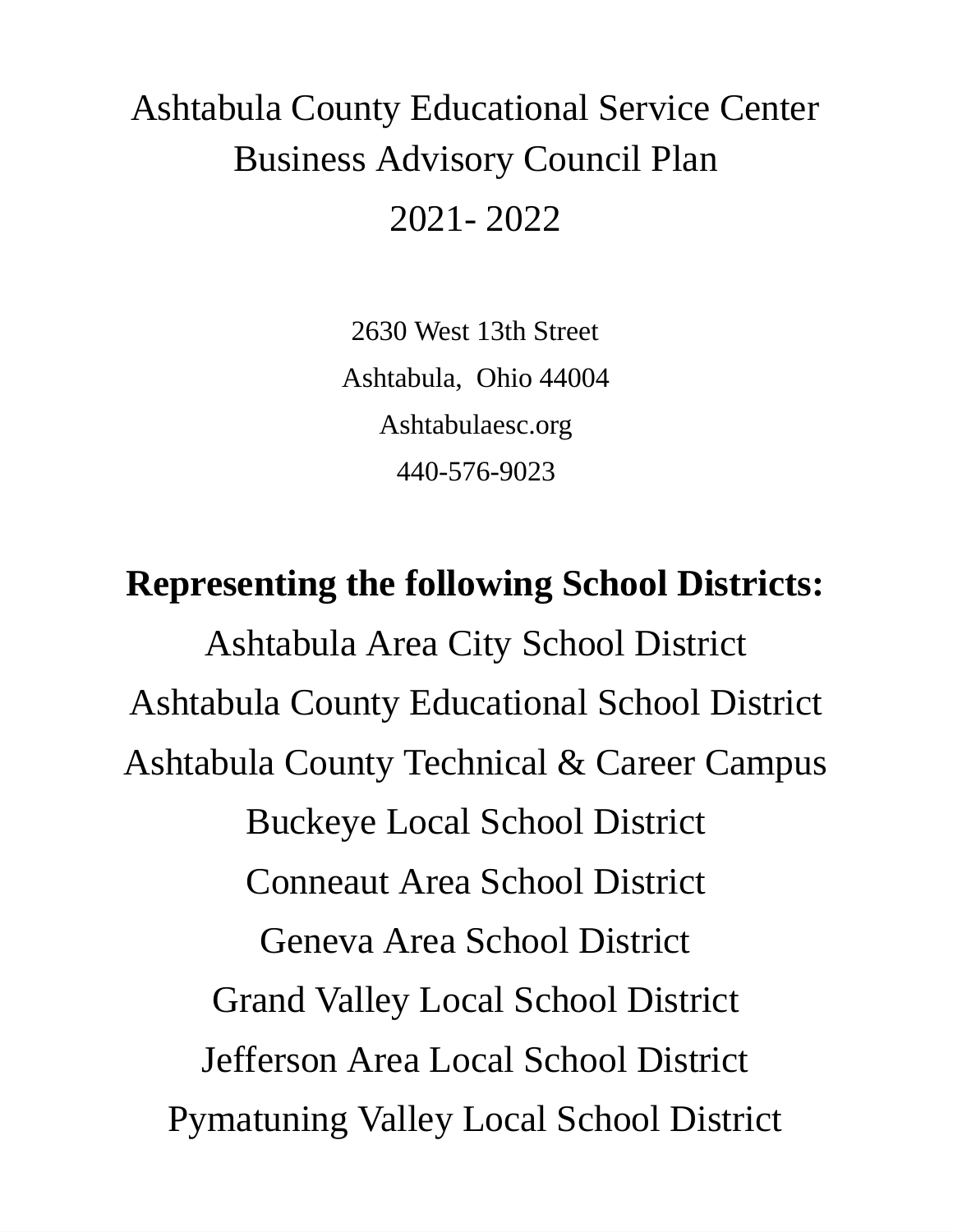# **Ashtabula County Educational Service Center Business Advisory Council (ACESC BAC)**

#### **INTRODUCTION**

In today's economy, it is critical that Ohio schools prepare all students with the knowledge and skills they need to succeed in future learning, careers and life. Parents, educators and the business community want to prepare students for successful career paths, whether those include college degrees, industry credentials, apprenticeships, military enlistment or a combination of these. Businesses are important partners who can help shape the educational experiences of all students in Ohio schools. Businesses can partner with schools to share news about job trends and opportunities, as well as economic changes that will affect jobs. They can play a role in district curriculum development and help create new opportunities for students, such as work-based learning experiences.

To help build relationships between businesses and schools, Ohio law (Ohio Revised Code section 3313.82) requires every school district and educational service center (ESC) to have a business advisory council. Recently, the Ohio General Assembly enacted Ohio Revised Code (ORC) section 3313.821 (as part of Am. Sub H.B. 49) which directs the superintendent of public instruction, in consultation with the governor's executive workforce board, to develop standards for the operation of business advisory councils established by the boards of education of school districts or the governing boards of ESCs throughout the state. Under this Ohio law, each school district board of education must have a BAC. The law allows districts to enter into an agreement with their ESC to have the ESC's Business Advisory Council represent the businesses of the district.

All school districts served by the Ashtabula County ESC agreed that the ESC's business advisory council may act as their business advisory council.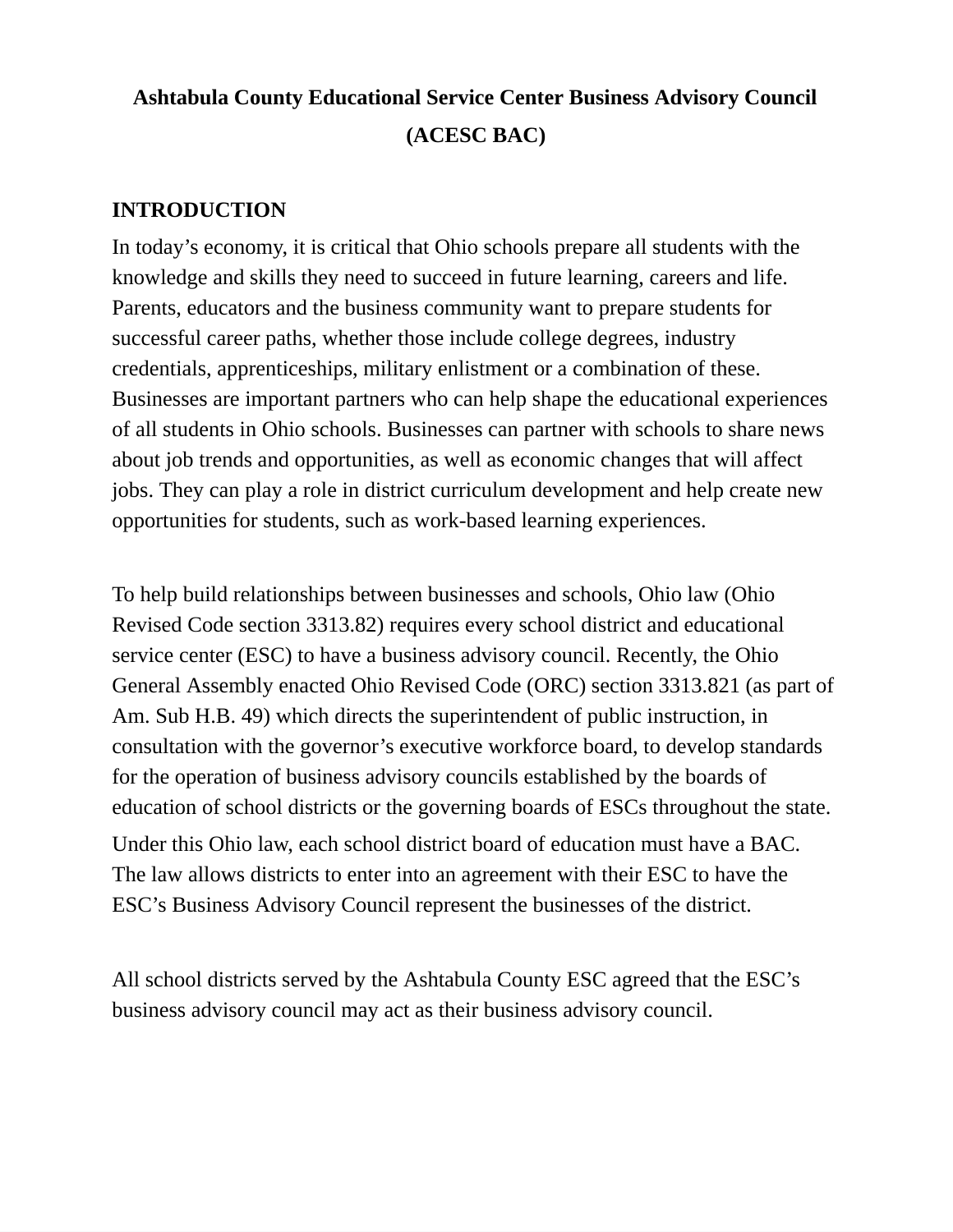### **BACKGROUND**

The Ashtabula County economy has been changing for decades. Today, it is more complex, diversified and demanding than it was just a generation ago. Once upon a time, students could choose to go to college or take any number of jobs at local companies straight out of high school. Their choices were relatively straightforward. Then, seemingly suddenly, the global economy and rapidly changing technology upended all the rules and expectations. Major companies closed their doors, while jobs evaporated, changed and shifted.

Our region has been amazingly resilient, and it is rebounding. Existing companies are creating new jobs, and our community is attracting new businesses. But today's job opportunities are different and, by no means, guaranteed. Many of these companies share an urgent need for skilled workers. They are making decisions about their future in our community based on the availability of a qualified and well-educated workforce.

As a community, we are excited that many young people will choose to earn a college degree. We support these graduates' goals and aspirations. But a 4-year degree is not the only valid plan after high school. Locally, many of our most in-demand, living-wage jobs require an associate's degree or certificate. But, noble and rewarding as these career choices are, too often they're not being highlighted at home or in our schools.

It is our job to change that conversation. We must support all of our students' career plans and provide exciting and rewarding options that allow all young people to succeed at work.

The challenge of the Ashtabula County ESC Business Advisory Council is to identify current connections and create new meaningful connections between our local industries that are creating the jobs of the future, and our schools that are educating the workforce of the future. The goal is that together we will help our students make informed educational decisions that prepare them for careers in local industries.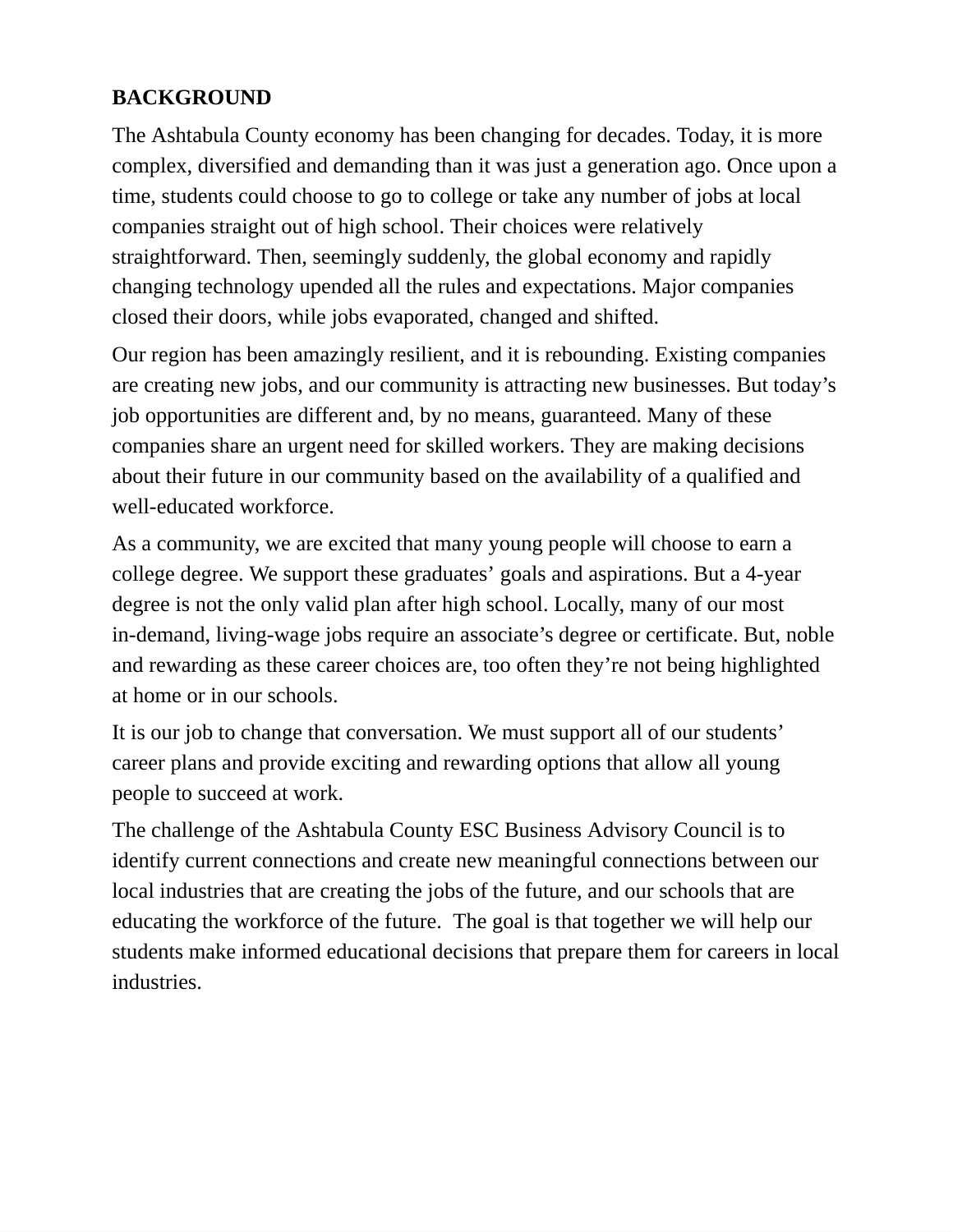# **ESTABLISH A BAC TO:**

Ensure our workforce can compete by enhancing partnerships between schools, higher education and employers

- Ensuring student success and career-readiness
- Helping existing and new businesses thrive
- Keeping talent in our region
- Making Ashtabula County a great place to live and work

# **PURPOSE:**

Business advisory councils foster cooperation among schools, businesses and the communities they serve. This work ensures that the work of educators aligns with the needs of businesses. This cooperation can make a local education system more aware of the local labor market; promote work based experiences within businesses; and help students prepare for successful learning and employment opportunities.

# **VISION:**

All ACESC BAC member district students are career-focused and have the preparation they need to succeed on the job and in life.

#### **MISSION:**

The mission of the ACESC BAC is to foster cooperation among our member schools, business and the communities they serve to make our education system more aware of the local labor market, promote work-based experiences within businesses; and help students prepare for successful learning and employment opportunities.

# *GOAL:*

*The goal is that together we will help our students make informed educational decisions that prepare them for careers in local industries.*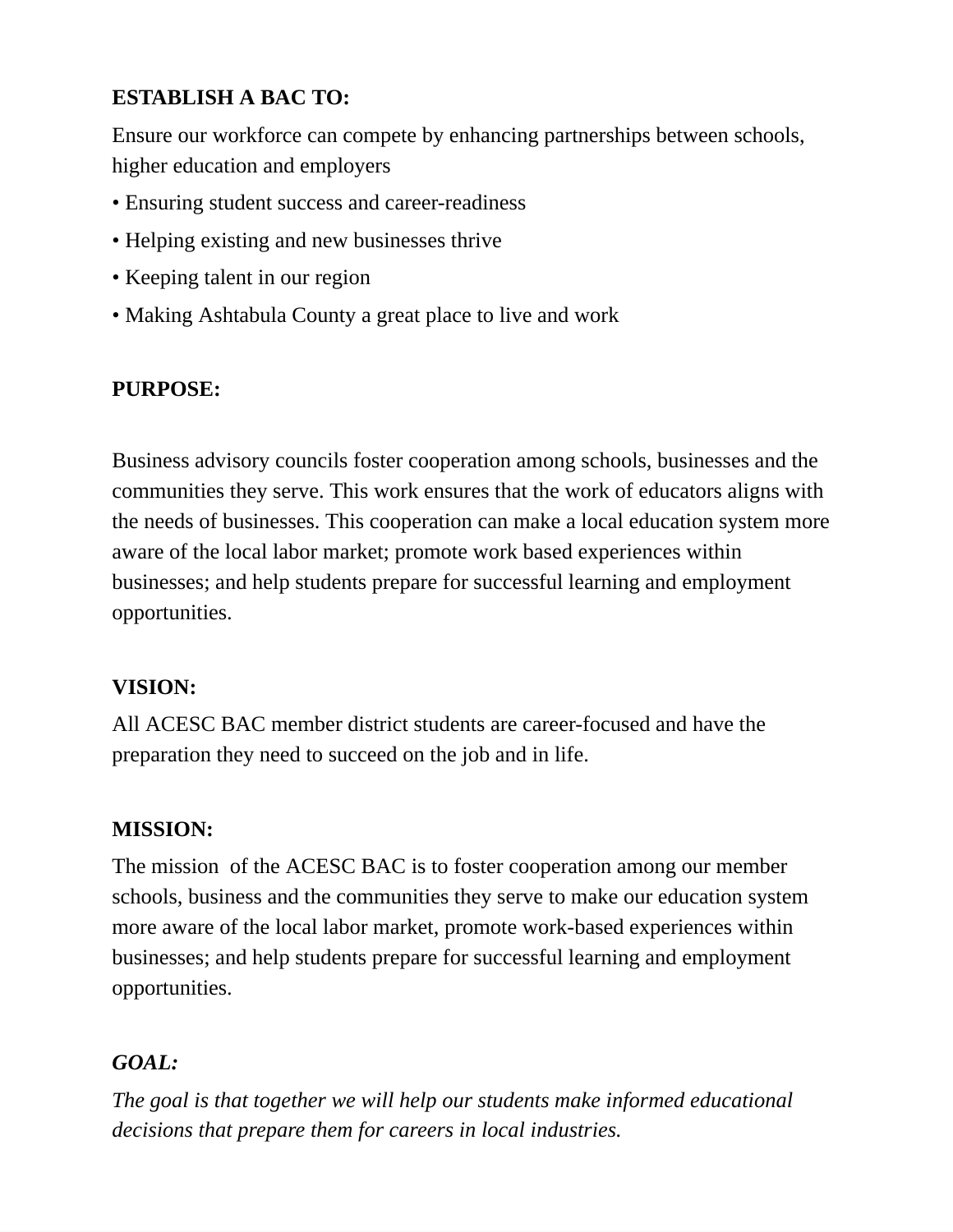### **OBJECTIVES**

1. To provide advice to local school districts on changes in the economy and job market in an effort to identify which jobs will most likely be available to students.

2. To provide feedback on the employment skills most critical to business and industry at the local level.

3. To advocate for the inclusion of the identified employment skill in the development of curriculum.

4. To aid and support local school districts by offering suggestions for developing a working relationship among educators, business and labor organizations.

# **REQUIREMENTS AND RESPONSIBILITIES**

The Business Advisory Council's responsibilities under 3313.82 include advising and providing recommendations on the delineation of employment skills and the development of curriculum to instill these skills; on changes in the economy and in the job market, and the types of employment in which future jobs are most likely to be available; on suggestions for developing a working relationship among businesses, labor organizations and educational personnel. We will accomplish this task by providing our meeting minutes and statements describing our recommendations to the local boards of education. This plan will be revised and updated annually. **The BAC will plan quarterly meetings.**

# **ACTIVITIES:**

Promote community engagement and outreach.

Annual review of the activities in our comprehensive database of current school based/employer based activities that are occurring in our county.

Create awareness of the activities and best practices in each of the school districts and with local employers.

Continue to review reported best practices from other Business Advisory Councils in the state to determine feasibility and duplication of the practice.

Move toward establishing awareness and adoption of the Ohio Means Jobs Readiness Seal in our county.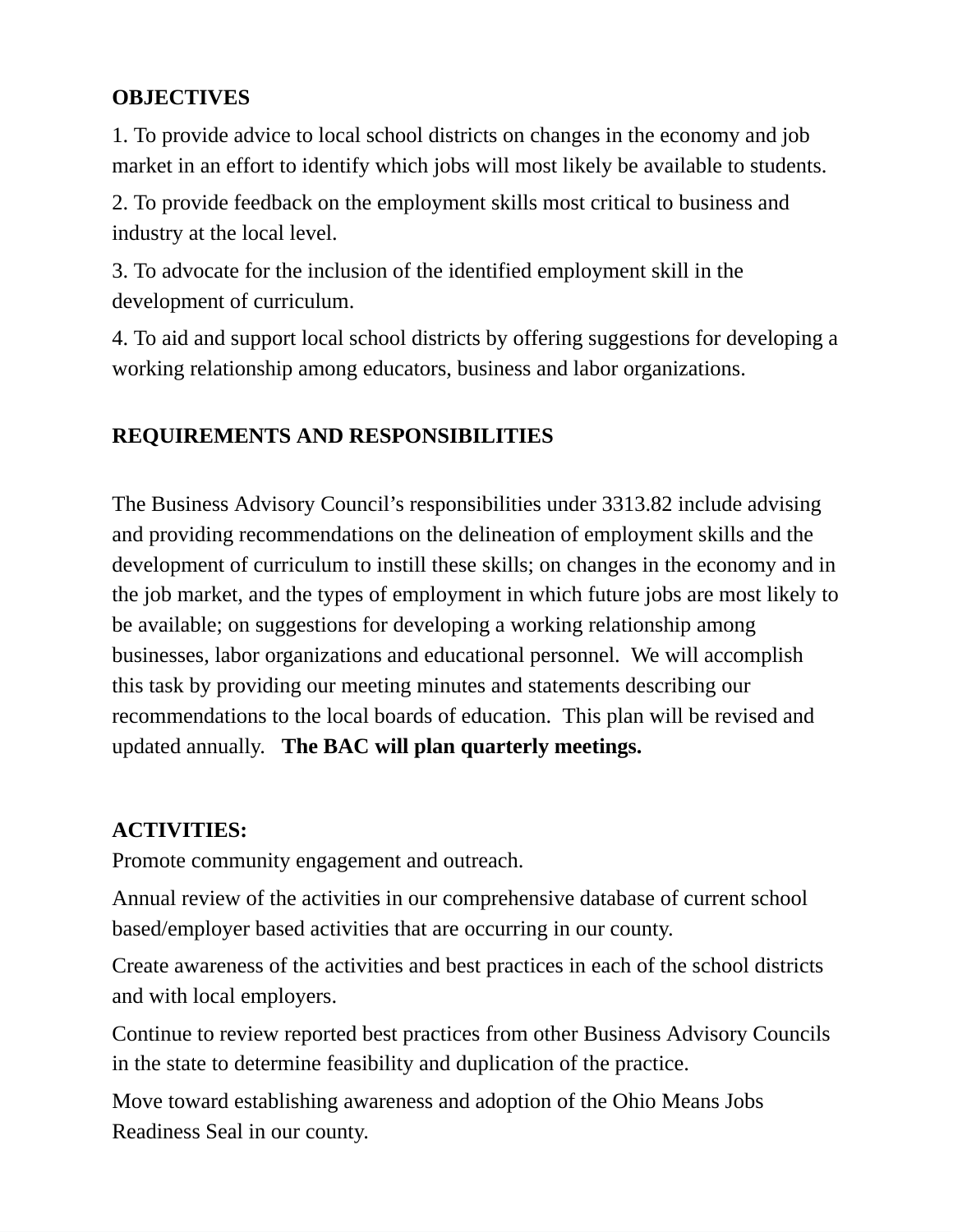# **ACESC BUSINESS ADVISORY COUNCIL MEMBERS**

The current members of the Business Advisory Council are listed below. The group included representatives from school districts,major industries, higher education, local government, local economic development organizations and other community partners.

Mr. Patrick J. Arcaro, Executive Director Ashtabula County Department of Job & Family Services [Patrick.Arcaro@jfs.ohio.gov](mailto:Patrick.Arcaro@jfs.ohio.gov)

Mr. Mike Candela, Superintendent, Ashtabula County Educational Service Center [Mike.Candela@ashtabulaesc.org](mailto:Mike.Candela@ashtabulaesc.org)

Ms. Beth Dougherty, Human Resource Generalist, INEOS Pigments USA [Inc.beth.dougherty@ineos.com](mailto:Inc.beth.dougherty@ineos.com)

Mr. Jonathan Forbes, Director, Human Resources at Ashtabula County Medical Center [Jonathan.Forbes@acmchealth.org](mailto:Jonathan.Forbes@acmchealth.org)

Ms. Hattie Grubke-Barnard, Program Administrator Workforce Development, Ohio Means Jobs Ashtabula [Hattie.Grubke-Barnard@jfs.ohio.gov](mailto:Hattie.Grubke-Barnard@jfs.ohio.gov)

Mr. Richard L. Jackson, Executive Vice President, Operations ASHTA Chemicals, Inc., [RJackson@ashtachemicals.com](mailto:RJackson@ashtachemicals.com)

Ms. Kelli Jones, Incoming Executive Director, Leadership Ashtabula County [kelli@leadershipac.org](mailto:kelli@leadershipac.org)

Mr. Greg Myers, Executive Director, Growth Partnership of Ashtabula County [greg@ashtabulagrowth.com](mailto:greg@ashtabulagrowth.com)

Dr. William Nye, Superintendent, Grand Valley Local School District William.Nye@grandvalley.school

Ms. Christina Ray, Human Resources Director, Ashtabula County ESC [christina.ray@ashtabulaesc.og](mailto:christina.ray@ashtabulaesc.og)

Mr. John Ringer, President, Ringer Screen Print, Inc. [johnr@wholesaleimprints.net](mailto:johnr@wholesaleimprints.net)

Mr. Mike Sass, Director of Human Resources, Community Care Ambulance [msass@ccan.org](mailto:msass@ccan.org)